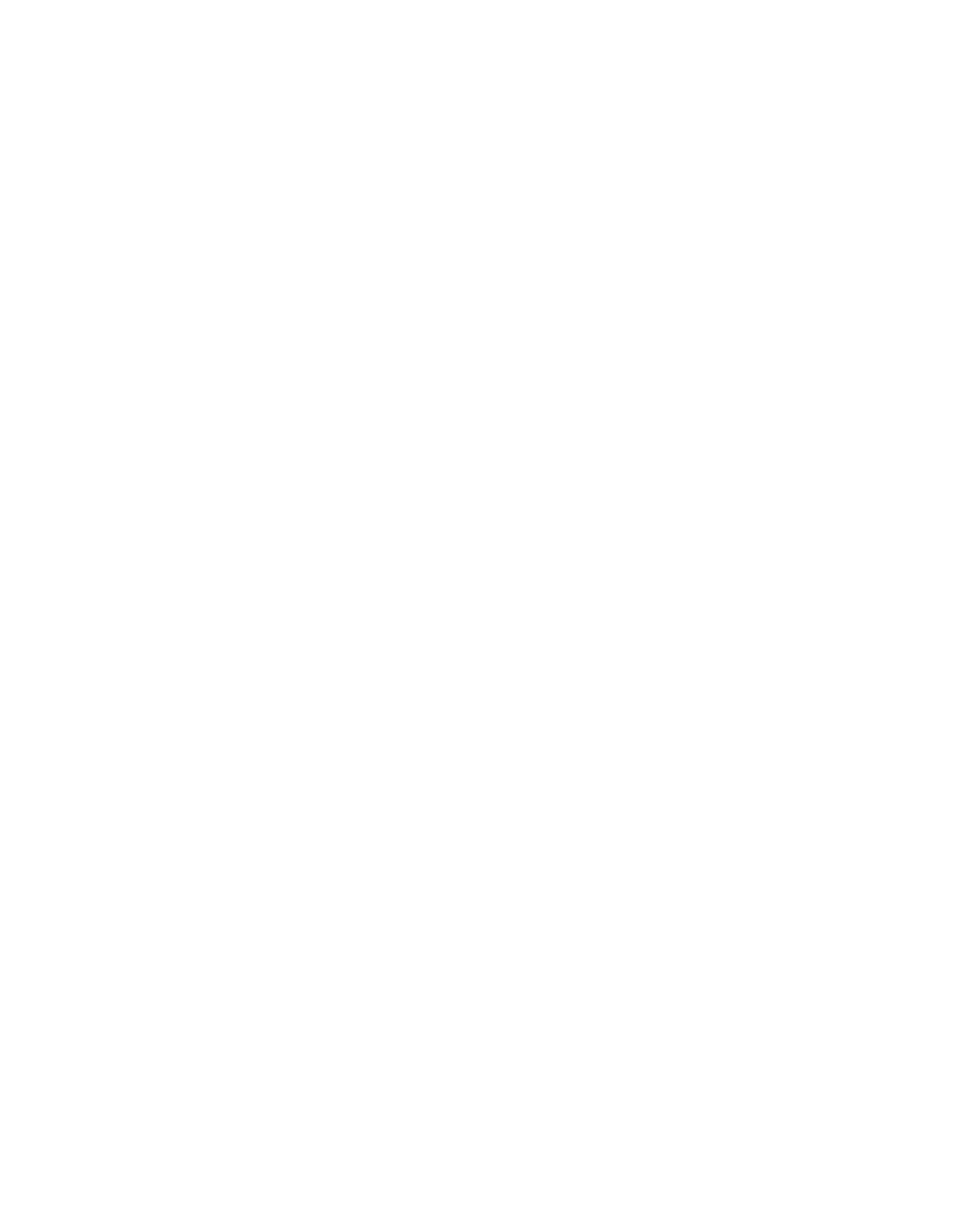

#### **Commonwealth of Pennsylvania** Tom Wolf, Governor

#### **Department of Education**

Pedro A. Rivera, Secretary

#### **Office of Elementary and Secondary Education** Matthew Stem, Deputy Secretary

#### **Bureau of Curriculum, Assessment, and Instruction** Vacant

**Division of Student Services** Carmen M. Medina, Chief

The Pennsylvania Department of Education (PDE) does not discriminate in its educational programs, activities, or employment practices, based on race, color, national origin, sex, sexual orientation, disability, age, religion, ancestry, union membership, or any other legally protected category. Announcement of this policy is in accordance with State Law including the Pennsylvania Human Relations Act and with Federal law, including Title VI and Title VII of the Civil Rights Act of 1964, Title IX of the Education Amendments of 1972, Section 504 of the Rehabilitation Act of 1973, the Age Discrimination in Employment Act of 1967, and the Americans with Disabilities Act of 1990.

The following persons have been designated to handle inquiries regarding the Pennsylvania Department of Education's nondiscrimination policies:

#### **For Inquiries Concerning Nondiscrimination in Employment:**

Pennsylvania Department of Education Equal Employment Opportunity Representative Bureau of Human Resources 333 Market Street, 11th Floor Harrisburg, PA 17126-0333 Voice Telephone: (717) 787-4417 Fax: (717) 783-9348 Text Telephone TTY: (717) 783-8445

#### **For Inquiries Concerning Nondiscrimination in All Other Pennsylvania Department of Education Programs and Activities:**

Pennsylvania Department of Education School Services Unit Director 333 Market Street, 5th Floor Harrisburg, PA 17126-0333 Voice Telephone: (717) 783-3750 Fax: (717) 783-6802 Text Telephone TTY: (717) 783-8445

If you have any questions about this publication or for additional copies, contact:

| Pennsylvania Department of Education              | Voice: (717) 346-3186 |
|---------------------------------------------------|-----------------------|
| Bureau of Curriculum, Assessment, and Instruction | Fax: (717) 783-4392   |
| 333 Market Street, 5th Floor                      | TTY: (717) 783-8445   |
| Harrisburg, PA 17126-0333                         | www.education.pa.gov  |

All Media Requests/Inquiries: Contact the Office of Press & Communications at (717) 783-9802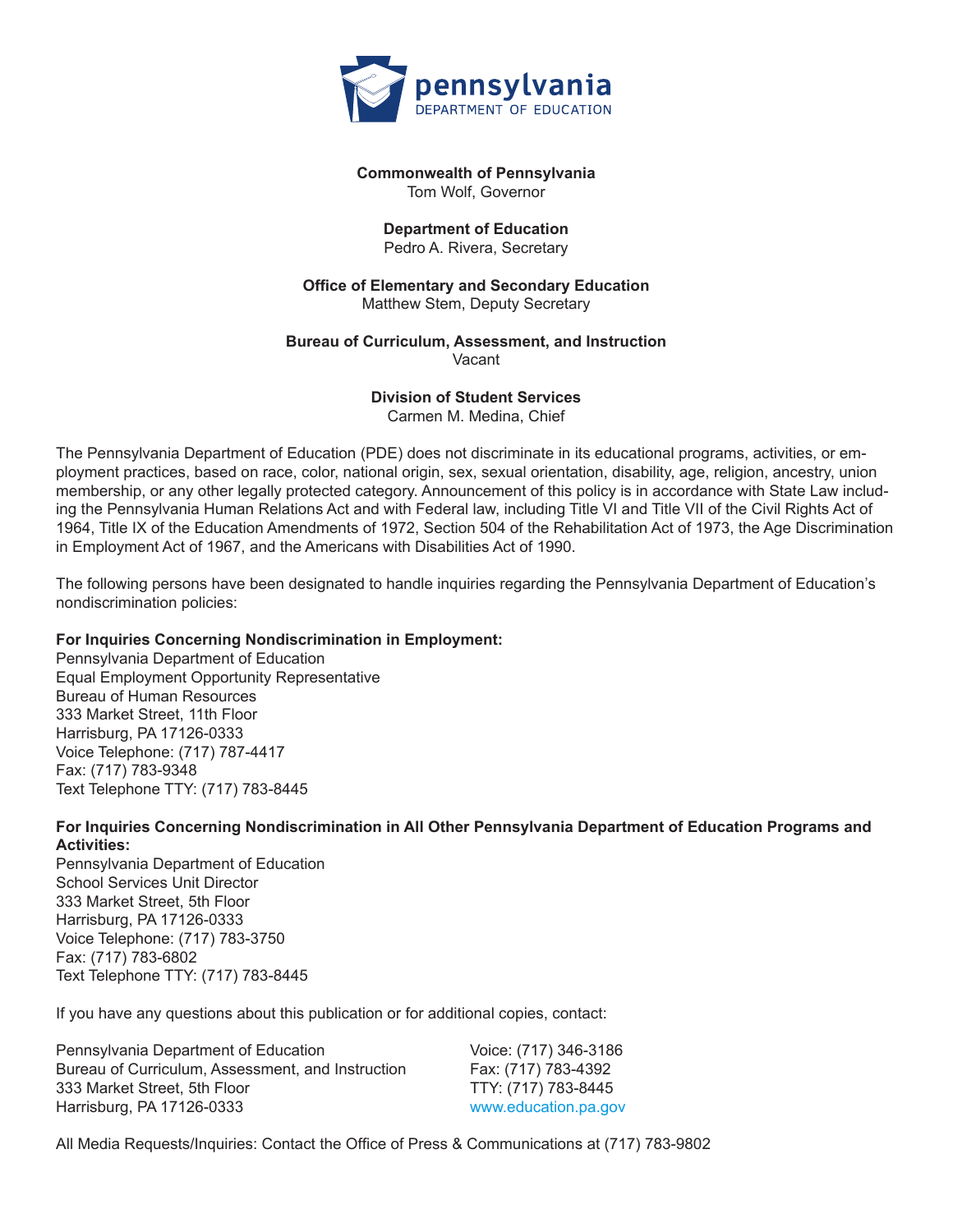# **Table of Contents**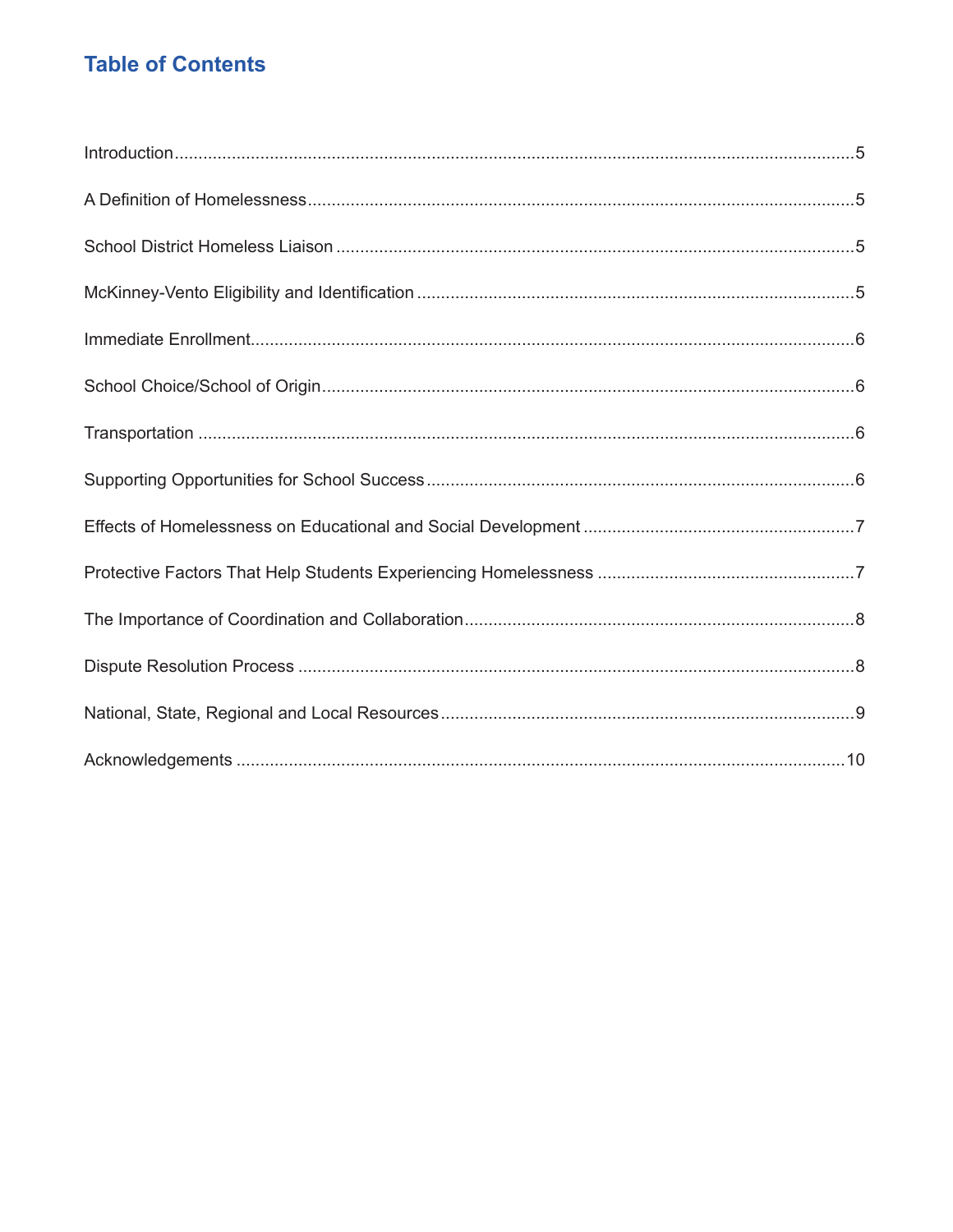### **Introduction**

The Education for Children and Youth Experiencing Homelessness (ECYEH) Program was authorized by Title VII, Subtitle B of the Stewart B. McKinney Homeless Assistance Act of 1987, and more recently under the 2001 No Child Left Behind Act. This was the first comprehensive federal law dealing with the problem of homelessness in America. Per the McKinney-Vento Act (for full text, go to this United States Department of Education website at (www2.ed.gov/policy/elsec/leg/esea02/pg116.html), Pennsylvania's primary goal for its ECYEH Program is to educate local education agencies (LEA) and other entities who work with children, youth and families, on the rights of children and youth experiencing homelessness. They should also work collaboratively to eliminate barriers that may impede enrollment, attendance, or receipt of services that support academic success – including special student populations such as preschool-aged children experiencing homelessness, unaccompanied youth and out-of-school youth. The ECYEH Program provides support for activities or services that enable these children and youth to enroll, attend and succeed in school.

The program is authorized to provide funds through the Pennsylvania Department of Education (PDE) to coordinate the enrollment and delivery of services for the educational success of children and youth experiencing homelessness. This booklet is a brief overview of some important issues surrounding child homelessness – such as who they are, how they are affected by homelessness and their available educational choices and federal rights. The booklet should raise awareness regarding students experiencing homelessness.

#### **A Definition of Homelessness**

A family or student is considered homeless under the McKinney-Vento definition if they are in any of these places or situations:

- Public or private shelters
- Public or private places not designated for, or ordinarily used as, regular sleeping accommodations such as vehicles, parks, motels, campgrounds, etc.
- Living with a parent in a domestic violence shelter
- Living with relatives or friends due to lack of housing
- Living in transitional housing programs
- Runaway children (under 18 years of age) and children and youth who have been abandoned

or forced out of their home by parents or other caretakers (unaccompanied youth). These children may be in temporary shelters awaiting assistance from social service agencies, or may live alone on the street or move from place to place among family members, friends or acquaintances

- Children of migrant families who lack adequate housing
- Children abandoned in hospitals or awaiting foster care\*

\* Youth awaiting foster care placement include those who are placed in: emergency, interim or respite foster care; kinship care; evaluation or diagnostic centers; or placements for the sole purpose of evaluation. On a case-by-case basis, through coordination between the school and all involved agencies, it can be determined if the youth is "awaiting foster care placement."

#### **School District Homeless Liaison**

Per the federal law, every school district must assign a person (a liaison) to ensure that students experiencing homelessness are identified, enrolled and able to succeed in school. The liaison is responsible for identification of McKinney-Vento eligible students and supporting the needs of these students. The liaison:

- Assesses McKinney-Vento eligibility and needs of students and families experiencing homelessness
- Interprets laws relating to student homelessness
- Works as a team member to remove educational barriers
- Provides case management
- Monitors student progress
- Makes referrals to facilitate appropriate services to ensure full attendance and access to an appropriate education

The liaison also acts as a resource to school staff to inform, facilitate and support appropriate services.

### **McKinney-Vento Eligibility and Identification**

The McKinney-Vento Homeless Assistance Act defines "homeless children and youths" as "individuals who lack a fixed, regular and adequate nighttime residence." However, because the circumstances of homelessness vary with each family's or unaccompanied youth's situation, determining the extent to which the family or youth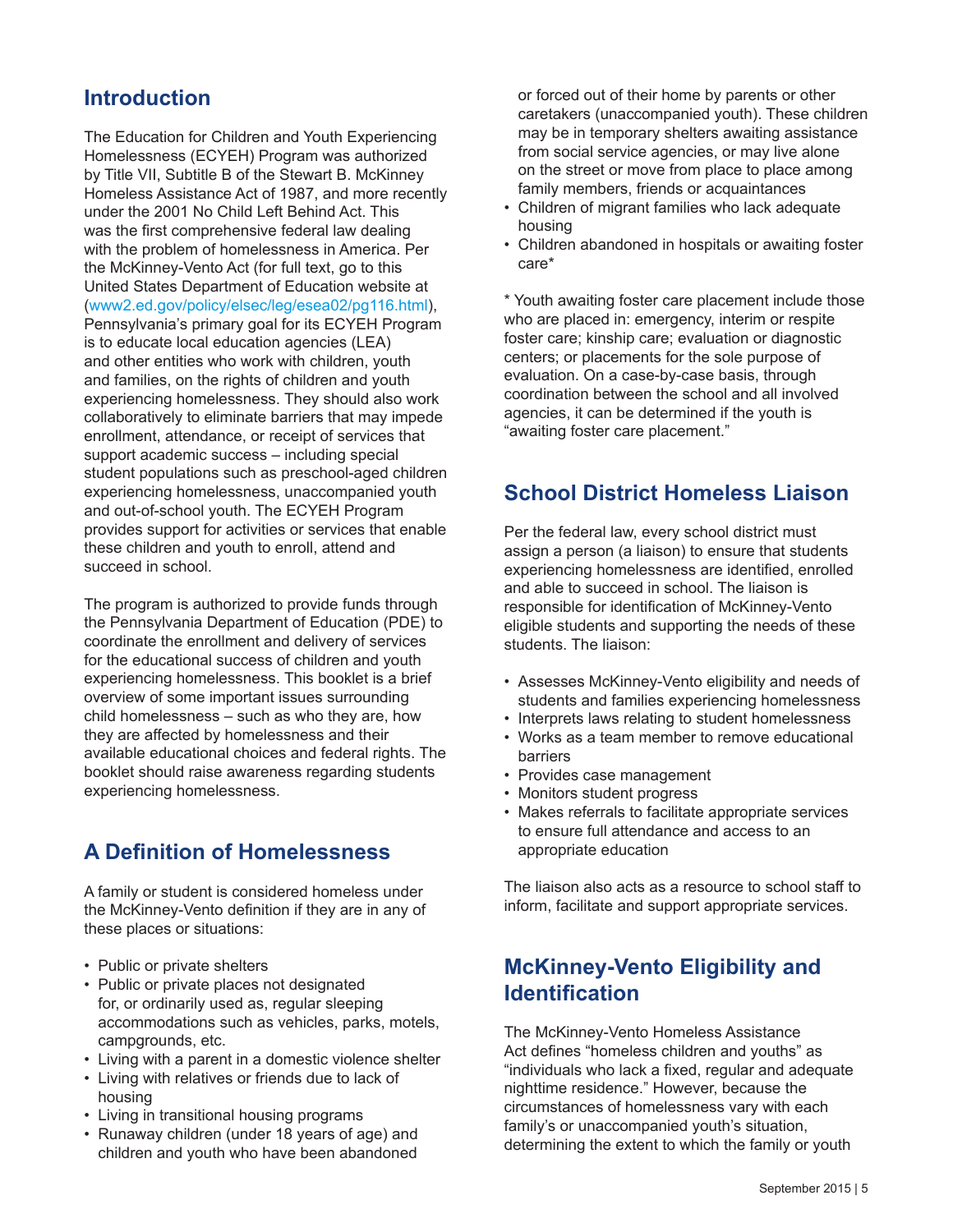fits the definition must be applied on a case-bycase basis. The liaison must gather and analyze information from the family or youth and make an appropriate determination of eligibility. Expeditious determination of eligibility and immediate school enrollment are critical to the child's educational continuity and future success.

Children and youth experiencing homelessness are difficult to identify for many reasons and often go unnoticed by school personnel. Students and parents may try to hide their situation because they are embarrassed by their homelessness. In addition, the fear of having children taken away often prevents families from revealing their living circumstances to school officials. Unaccompanied youth may not report their homeless status for fear of being returned to unsafe family environments. Homeless children and youth who are not enrolled in school and are living in places other than shelters, such as doubled-up with another family or in a lowcost motel, are even more invisible to schools and their communities.

#### **Immediate Enrollment**

It is important to remember that the McKinney-Vento Homeless Assistance Act requires the immediate enrollment of children and youth experiencing homelessness, even in the absence of records, normally required for enrollment. School districts' enrollment policies and practices must ensure that no barriers exist for these students/families. Denying immediate enrollment to a student experiencing homelessness violates federal law and may place the student in danger in certain circumstances.

# **School Choice/School of Origin**

According to federal law (see center.serve.org/nche/ legis/mv.php), the local education agency serving each child or youth to be assisted under this subtitle shall, according to the child's or youth's best interest:

"(i) continue the child's or youth's education in the school of origin for the duration of homelessness—

(I) in any case in which a family becomes homeless between academic years or during an academic year;

(II) for the remainder of the academic year, if the child or youth becomes permanently housed during an academic year; or

(ii) enroll the child or youth in any public school that nonhomeless students who live in the attendance area in which the child or youth is actually living are eligible to attend."

The federal law defines "School of Origin" as the school the child or youth attended when permanently housed or the school in which the child or youth was last enrolled. The choice regarding placement shall be made regardless of whether the child or youth lives with the homeless parent(s) or has been temporarily placed elsewhere. These families or youth are presently unable to establish "homes" on a permanent basis.

### **Transportation**

To counteract the educational disruption caused by students' mobility, the McKinney-Vento Act provides these students with the right to continue attending the school of origin, or enroll in any public school that nonhomeless students who live in the same attendance area are eligible to attend, according to the student's best interest. When determining a student's best interest, the following factors should be considered:

- The age of the child or youth
- The distance of a commute and the impact it may have on the student's education
- Personal safety issues
- A student's need for special instruction (e.g., special education and related services)
- The length of anticipated stay in a temporary shelter or other temporary location
- The time remaining in the school year

It is important to also consider the wishes of the parent/guardian and the student. Parents and youth should be informed of their school of origin rights and the available transportation services or other transportation options. The liaison can help set up transportation through coordination within the district and between other school districts.

# **Supporting Opportunities for School Success**

In general, children who are homeless do not perform as well in school, have lower achievement scores, and more academic failure than housed students. These children need the stability of school and rely on academic support provided to them. These students often change schools frequently.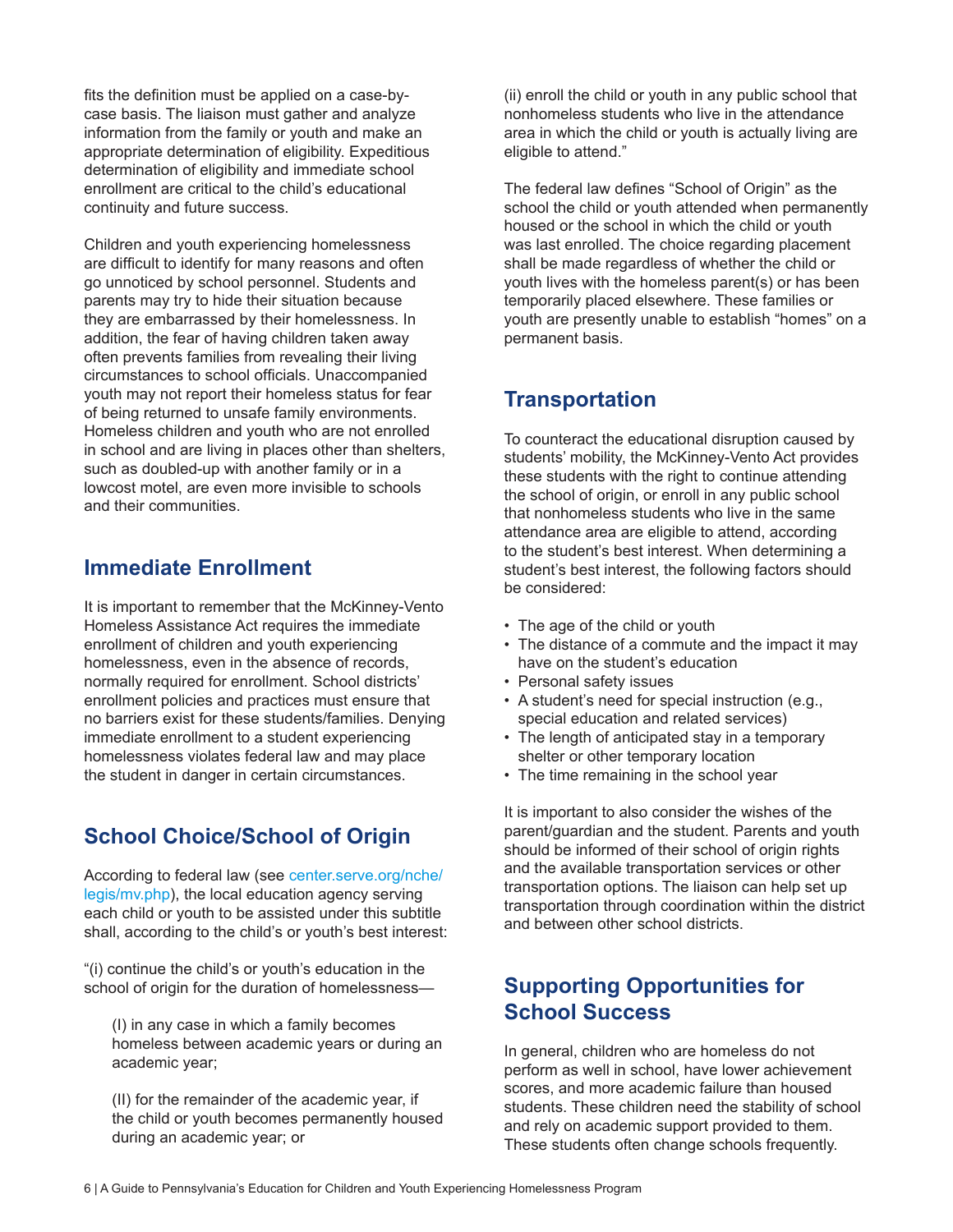This can impact learning as students must adjust to new environments, new curricula, and new teachers and classmates, while still learning the same information other students are expected to master. The loss of a home can be traumatic, leaving children and youth with tumultuous feelings that can impact their social and intellectual well-being. Limited access to food, medical care and basic school supplies can also impact performance in the classroom.

The following strategies and programs can support students' academic success:

- Access to Head Start and preschool programs administered by the local education agency or within the community
- Academic support such as tutoring, afterschool programs and summer programs
- Referrals to health care services, dental services, mental health services, and other appropriate services

According to federal law and PDE policy (see www.education.pa.gov/homeless), for enrollment of students:

- Educational agencies shall ensure that each homeless child has equal access to the same free, appropriate public education, including a public preschool education, as provided to other children and youth. Homeless students may reside in shelters, hotels, motels, cars, tents or be temporarily doubled-up with a resident family because of lack of housing. Homeless children and youth lack a fixed, regular, and adequate nighttime residence. Included within the definition of homeless children and youth are those who are "awaiting foster care placement" and "unaccompanied homeless youth."
- Unaccompanied homeless youth may enroll without documents and without the help of an adult. Unaccompanied homeless youth includes any child who is "not in the physical custody of a parent or guardian." Falling within this definition are students who have run away from home, been thrown out of their home, or been abandoned or separated from their parent(s) or guardian(s).
- Homeless youth are entitled to immediate enrollment and their families are not required to prove residency regarding school enrollment. These students should be enrolled without delay, in the district where they are presently residing, or continue their education in the district of prior attendance.

### **Effects of Homelessness on Educational and Social Development**

Most notably, homelessness causes a disruption in a child's education. The transfer and enrollment process may occur multiple times in one school year. The impact of family mobility upon education is disruption and is the greatest barrier to school success. Changing schools means adapting to new teachers, schedules, friends and accompanying details. Performance may slip until the child adapts to new settings. The attention of the child's caretaker may center on food, clothing, shelter and safety to the exclusion of education. This may add to the disruption of the child's education. Like any other child experiencing disruption in their life, children experiencing homelessness need support, help with adjusting to new teaching styles, assignments and some basic things like fees for class trips, etc.

These children may need an advocate in school. It is important for these children to have positive connections with their families, guardians, or other caring adults in their lives. They need programs and services that will nurture and reinforce their resiliency.

### **Protective Factors That Help Students Experiencing Homelessness**

Research studies show that when schools are places where students routinely receive respect and support, the students' motivation to learn is improved. To counter the many risk factors in the lives of homeless children, schools need to enhance protective factors that promote positive behavior, health, well-being and personal success. A child's resilience is fostered by building enough protective factors to offset the impact of a stressful life. Protective factors are grouped into three categories: caring and supportive relationships; positive and high expectations; and opportunities for meaningful participation in school activities.

Schools can promote protective factors by helping children and their families link with programs and activities that offer opportunities to strengthen existing relationships and create new ones. Schoolbased parenting and enrichment workshops can help parents build stronger bonds with their children and the school community. The students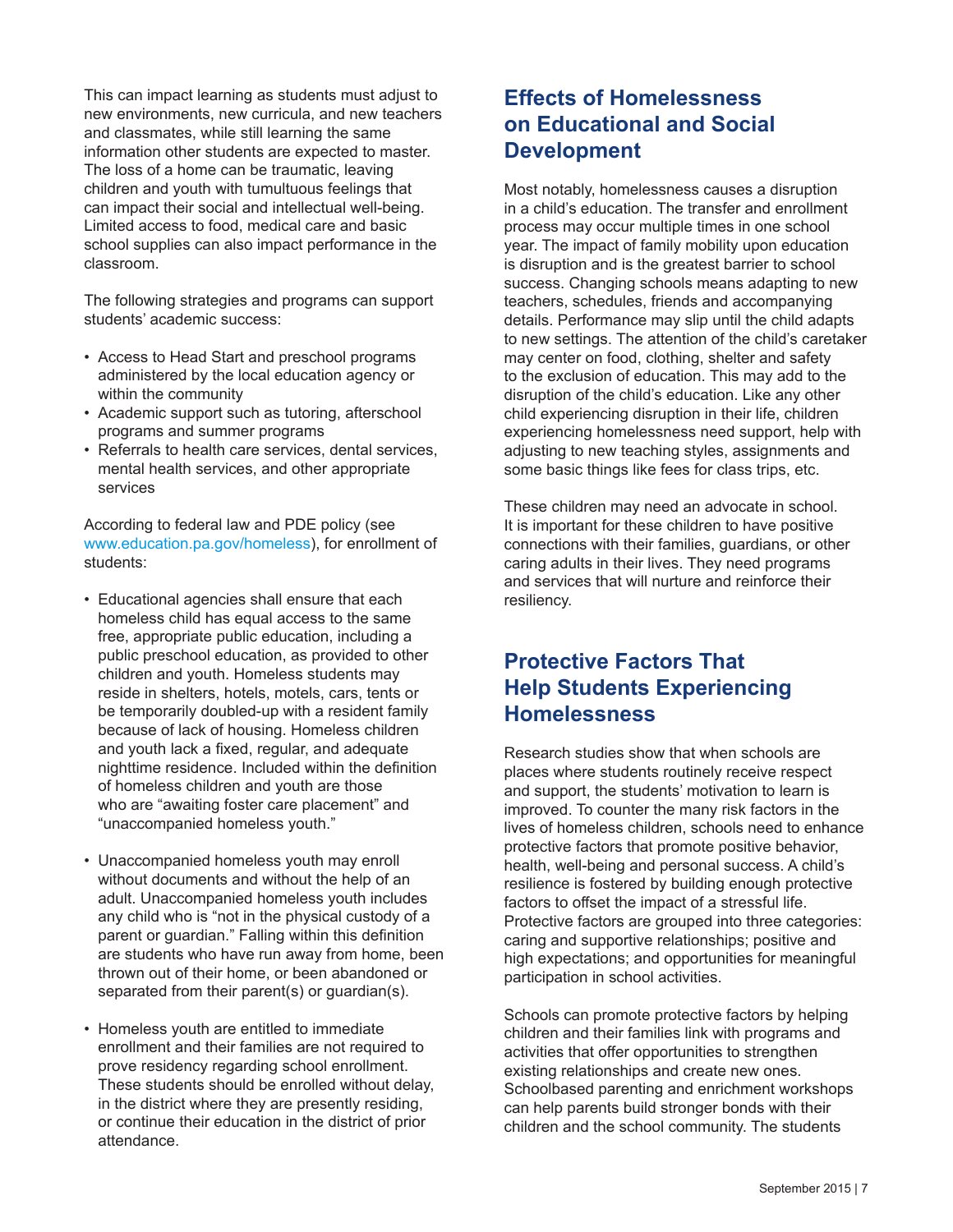should have clear standards for attendance, behavior and satisfactory performance. These expectations can serve as a positive structure to the student of a mobile family or unaccompanied youth.

When schools provide caring relationships, maintain high expectations, and provide opportunities for participation in school activities, they can serve as a "protective shield" for students. The skills learned and the recognition received in these activities are keys for growth and a sense of well-being.

### **The Importance of Coordination and Collaboration**

Addressing the unique needs of students experiencing homelessness requires a coordinated and collaborative approach through which the student, the parent, the school, social service agencies and the public are aware and supportive of these families and their children. Local community agencies, service organizations, and public/private agencies on the local, county and regional levels can partner with and support LEAs in meeting the needs of students experiencing homelessness. The following are ways in which coordination and collaboration can be facilitated. Contact your regional/site coordinator for additional information about how you can help.

**School administrators** can help the school board and local community to become more sensitive to the condition of homelessness.

**Principals** can introduce the family and child to teachers, counselors and other staff, and give a tour of the school – this sets the tone for further parent involvement in the school.

**School secretaries and enrollment staff** can assist parents in filling out registration forms, with awareness that some parents may lack literacy skills.

**Teachers** can discretely make accommodations for required homework, arrange tutoring, or provide or arrange for needed school supplies.

**School nurses** can contact the student's previous school to obtain immunization records and health records, or receive verification by phone.

**Counselors, social workers, home and school visitors and school psychologists** can help know the local community resources to make referrals

for families in areas like housing, food, clothing and counseling; as well as making standard forms and information available about key school programs at each shelter. This includes materials on the school calendar, lunch and breakfast programs, and admission/withdrawal.

**Schools' transportation staff** can arrange for children to be able to attend the school of origin if in the student's best interest, arrange bus stops to pick up students at the shelter first and drop them off last to ease the embarrassment of living at the shelter.

**Shelter personnel** can be aware of school activities and schedules and help families and students fully participate in school functions.

Everyone involved with the student should observe warning signs for possible homelessness:

- A lack of educational continuity (many school moves)
- School attendance and transportation problems
- Poor health and nutrition
- Poor hygiene
- Lack of privacy and personal space after school
- Social and behavioral concerns
- Reactions or statements by the parent, guardian, child or youth

#### **Dispute Resolution Process**

PDE must ensure that LEAs comply with requirements set forth in the McKinney-Vento Act including ensuring immediate enrollment, providing written notice to families concerning school selection, enrollment decisions and providing enrollment and pendency in the school of choice while a dispute is being resolved. PDE has developed procedures for the resolution of disputes regarding enrollment, school selection, homeless status and complaints of non-compliance with legal requirements pertaining to the education for homeless children and youths (for further information, visit

www.education.pa.gov/homeless to see the Education for Homeless Youth Basic Education Circular, 42 U.S. §11432(g)(2)(A)), under Basic Education Circulars on the home page).

There are two dispute levels:

Level 1 – A dispute raised with an LEA, where a parent, guardian or unaccompanied youth initiates the dispute. The LEA must issue a written disposition of the dispute within 20 business days after the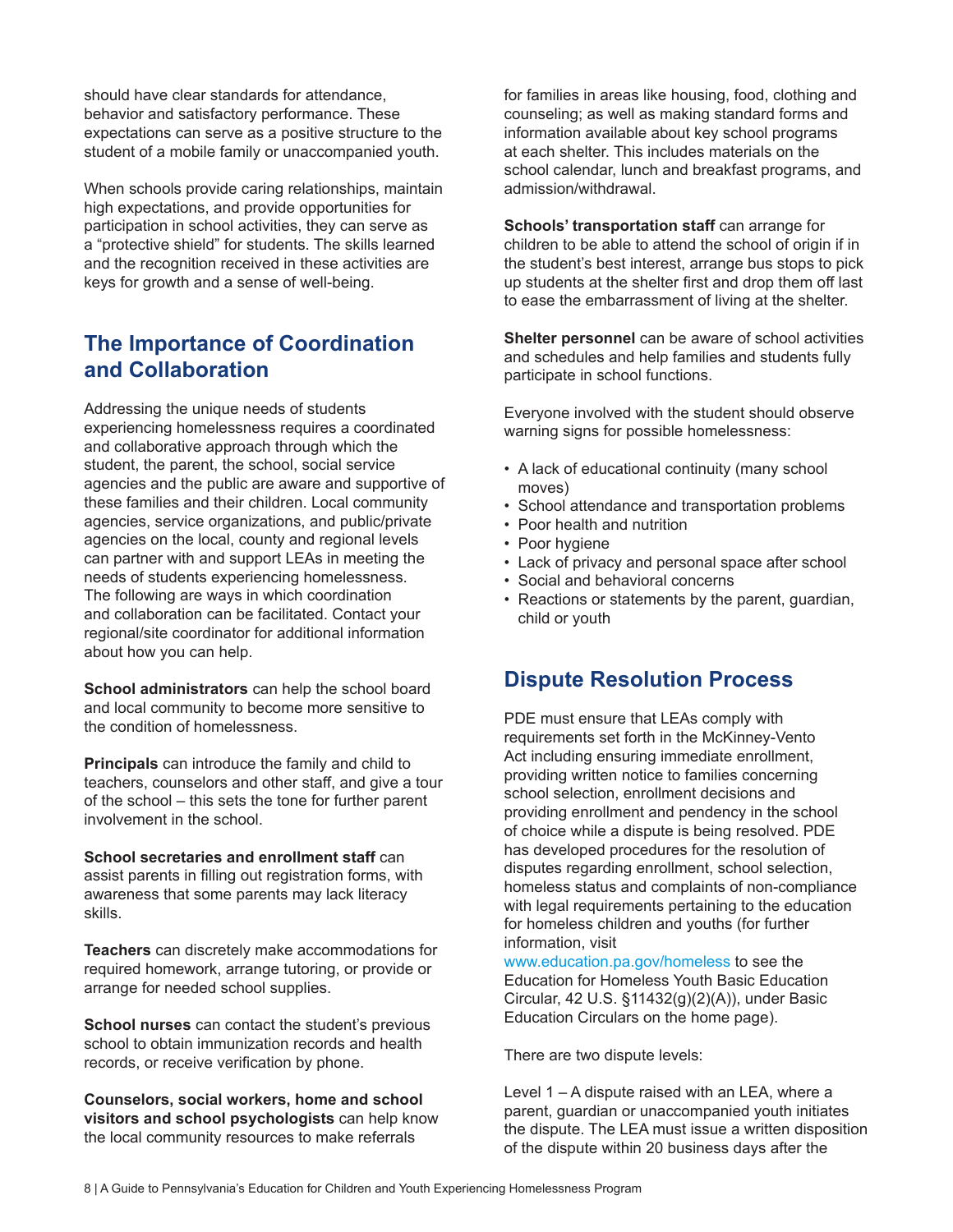liaison is notified of the dispute. The disposition is provided to the parent, guardian or unaccompanied youth to explain the basis for the decision and advise the parent, guardian or youth of the right to appeal. All LEAs must inform families of the basis of their decision regarding enrollment or school selection, notify families of their right to remain in their school of choice pending resolution of the dispute, and explain the procedures for challenging the decision of the LEA.

Level 2 – A complaint filed with a McKinney-Vento Coordinator when a parent, guardian or unaccompanied youth is dissatisfied with the LEA's disposition of a dispute or raising any issue of McKinney-Vento Act noncompliance files a complaint or appeal with a McKinney-Vento regional or site coordinator or with the state coordinator. For a list of coordinators, visit http://homeless.center-school.org. The child or youth remains in the school in which he or she is seeking enrollment until the complaint or appeal is resolved or until a disposition from a McKinney-Vento coordinator is received. Any dispute raised by a homeless family or youth via telephone, letter or any mode of communication is treated as a complaint.

### **National, State, Regional and Local Resources**

The ECYEH regional and site coordinators can assist with:

- School enrollment/placement
- Agency referrals (clothing, food, shelter)
- Tracking/transferring school records
- Accessing educational programs
- Interagency problem-solving
- Relevant literature related to homelessness
- Increasing public awareness on homeless issues
- Consultative phone calls to answer school, agency and shelter questions

To identify your District Homeless Liaison visit the statewide online liaison directory at http://homeless.center-school.org/homelessdirectory for a regional map and full listing of the state, regional and site coordinators, or contact your district superintendent.

Additional information and resources can be found on the regional and site webpages listed below.

**Region 1 –** School District of Philadelphia webgui.phila.k12.pa.us/offices/s/studentplacement/ programs--services/homeless

**Region 2 –** Berks County Intermediate Unit www.berksiu.org/homeless www.caiu.org/resources/families/homelesschildrensinitiative.aspx www.cciu.org/page/351

**Region 3 –** Lincoln Intermediate Unit www.ecyeh.wikispaces.com

**Region 4 –** Allegheny Intermediate Unit www.aiu3.net/Level3.aspx?id=1250

**Region 5 –** Midwestern Intermediate Unit www.miu4.org/Domain/161 www.eriesd.org/domain/378 www.iu5.org/#!homeless/c22bk

**Region 6 –** ARIN Intermediate Unit www.iu28.org/Page/258

**Region 7 –** Luzerne Intermediate Unit www.liu18.org/index.php/ecyeh

**Region 8 –** Bucks County Intermediate Unit www3.bucksiu.org/homeless www.allentownsd.org/page/193

#### **Statewide Contacts**

Sheldon Winnick, State Coordinator Pennsylvania's Education for Children and Youth Experiencing Homelessness Program Pennsylvania Department of Education 333 Market Street, 5th Floor Harrisburg, PA 17126 (717) 783-6466 swinnick@pa.gov

Lynda Becker, Youth Development Coordinator Center for Schools and Communities Central Susquehanna Intermediate Unit 275 Grandview Avenue, Suite 200 Camp Hill, PA 17011 (717) 763-1661, ext. 156 lbecker@csc.csiu.org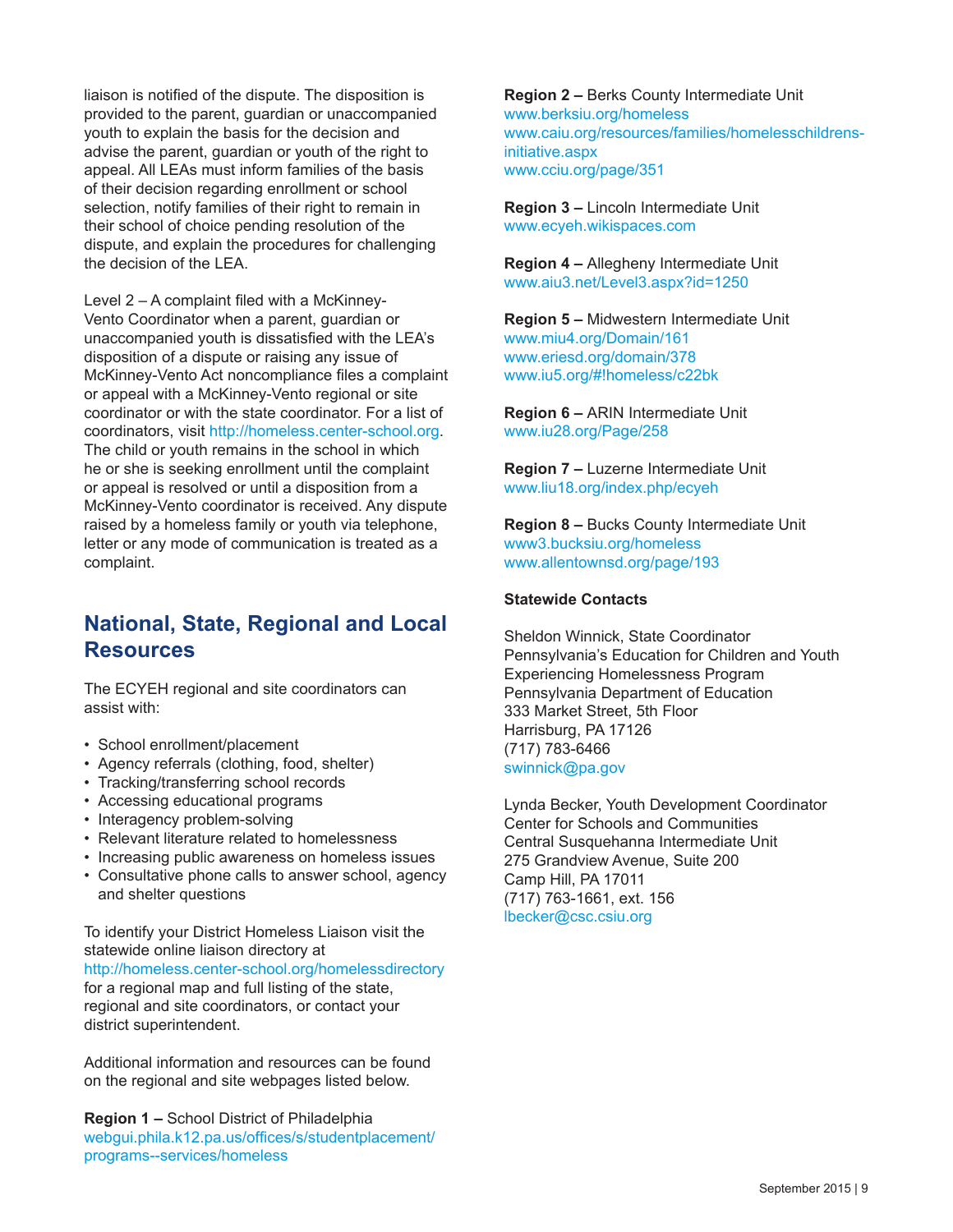#### **Internet Resources**

For additional information and state and national resources, you can visit any of the following websites:

Pennsylvania Department of Education ECYEH www.pde.state.pa.us/homeless

Center for Schools and Communities ECYEH http://homeless.center-school.org

Corporation for Supportive Housing www.csh.org

Handsnet www.handsnet.com/homelessness

Homelessness Resource Center www.nrchmi.samhsa.gov

Homes for the Homeless www.homesforthehomeless.com

Horizons for Homeless Children www.horizonsforhomelesschildren.org

Housing Alliance of Pennsylvania www.housingalliancepa.org

Institute for Children, Homelessness and Poverty www.icphusa.org

Legal Center on Foster Care and Education, American Bar Association www.fostercareandeducation.org

National Alliance to End Homelessness www.endhomelessness.org

National Association for the Education of Homeless Children and Youth www.naehcy.org

National Center for Homeless Education at Serve www.serve.org/nche

National Center on Family Homelessness/American Institutes for Research www.familyhomelessness.org

National Child Traumatic Stress Network www.nctsn.org

National Coalition for the Homeless www.nationalhomeless.org

National Law Center on Homelessness and Poverty www.nlchp.org

National Low Income Housing Coalition www.nlihc.org

National Network 4 Youth www.nn4youth.org

U.S. Department of Education Office of Safe and Healthy Students www2.ed.gov/about/offices/list/oese/oshs/ aboutus.html

U.S. Department of Health and Human Services, Administration for Children and Families, Families and Youth Services Bureau Help for Runaway and Homeless Youth Initiative www.acf.hhs.gov/programs/fysb/programs/ runawayhomeless-youth

U.S. Department of Health and Human Services, Administration for Children and Families, Office of Head Start, Early Childhood Learning and Knowledge Center eclkc.ohs.acf.hhs.gov/hslc

#### **Acknowledgements**

We would like to thank the multiple states that had relevant materials available online, the National Association for the Education of Homeless Children and Youth, and the National Center for Homeless Education as their resources assisted in the development of this document.